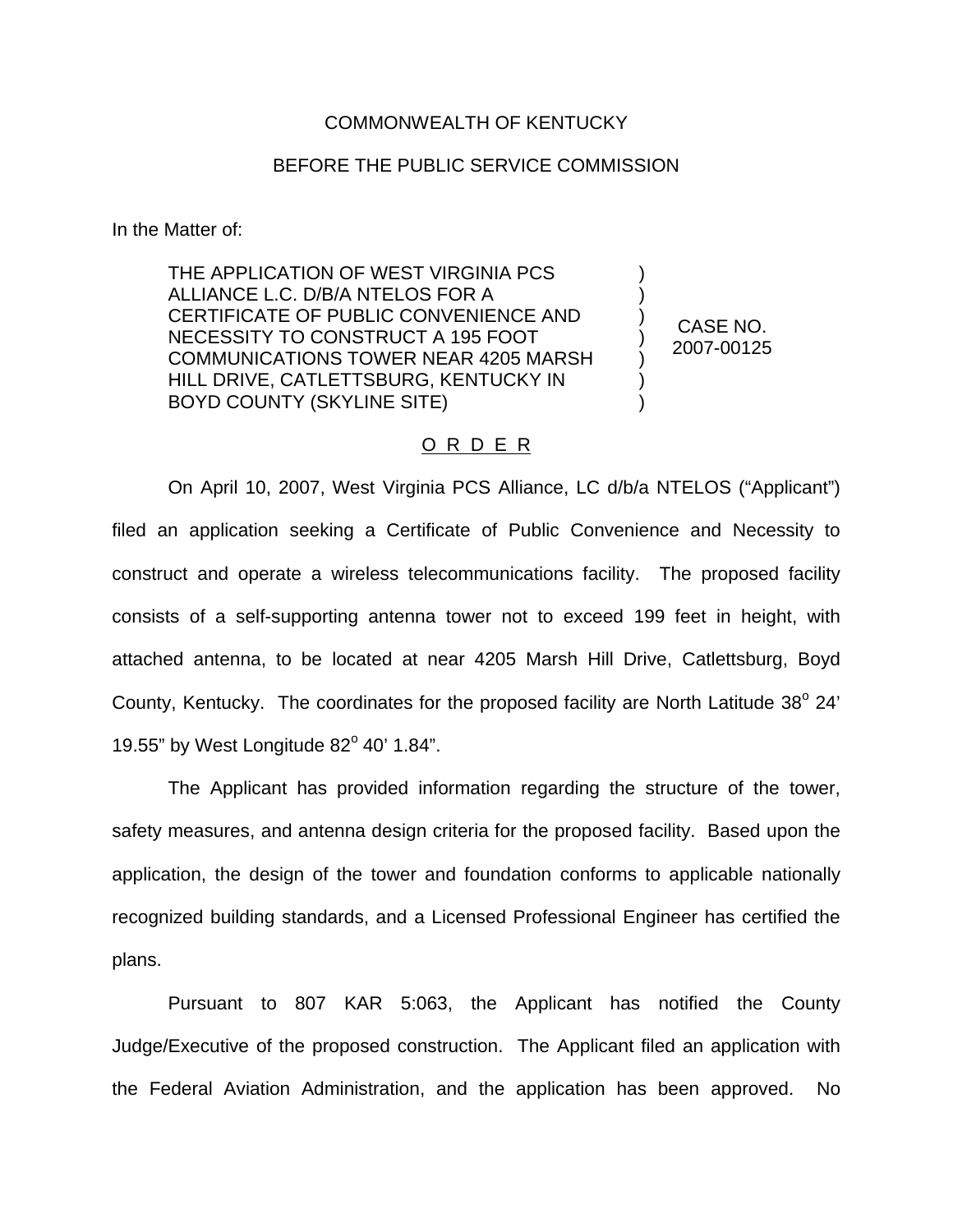application was made to the Kentucky Airport Zoning Commission in connection with the proposed tower because it is exempt under 602 KAR 50:030. More specifically, the proposed tower does not exceed 200 feet in height above ground level.

The Applicant has filed evidence of the appropriate notices provided pursuant to 807 KAR 5:063. The notices solicited any comments and informed the recipients of their right to request intervention. To date, no public comments have been filed with the Commission.

The Commission, having considered the evidence of record and being otherwise sufficiently advised, finds that the Applicant has demonstrated that a facility is necessary to provide adequate utility service and that, therefore, a Certificate of Public Convenience and Necessity to construct the proposed facility should be granted.

Pursuant to KRS 278.280, the Commission is required to determine proper practices to be observed when it finds, upon complaint or on its own motion, that the facilities of any utility subject to its jurisdiction are unreasonable, unsafe, improper, or insufficient. To assist the Commission in its efforts to comply with this mandate, the Applicant should notify the Commission if it does not use this antenna tower to provide service in the manner set out in its application and this Order. Upon receipt of such notice, the Commission may, on its own motion, institute proceedings to consider the proper practices, including removal of the unused antenna tower, which should be observed by the Applicant.

## IT IS THEREFORE ORDERED that:

1. The Applicant is granted a Certificate of Public Convenience and Necessity to construct a wireless telecommunications facility. The proposed facility